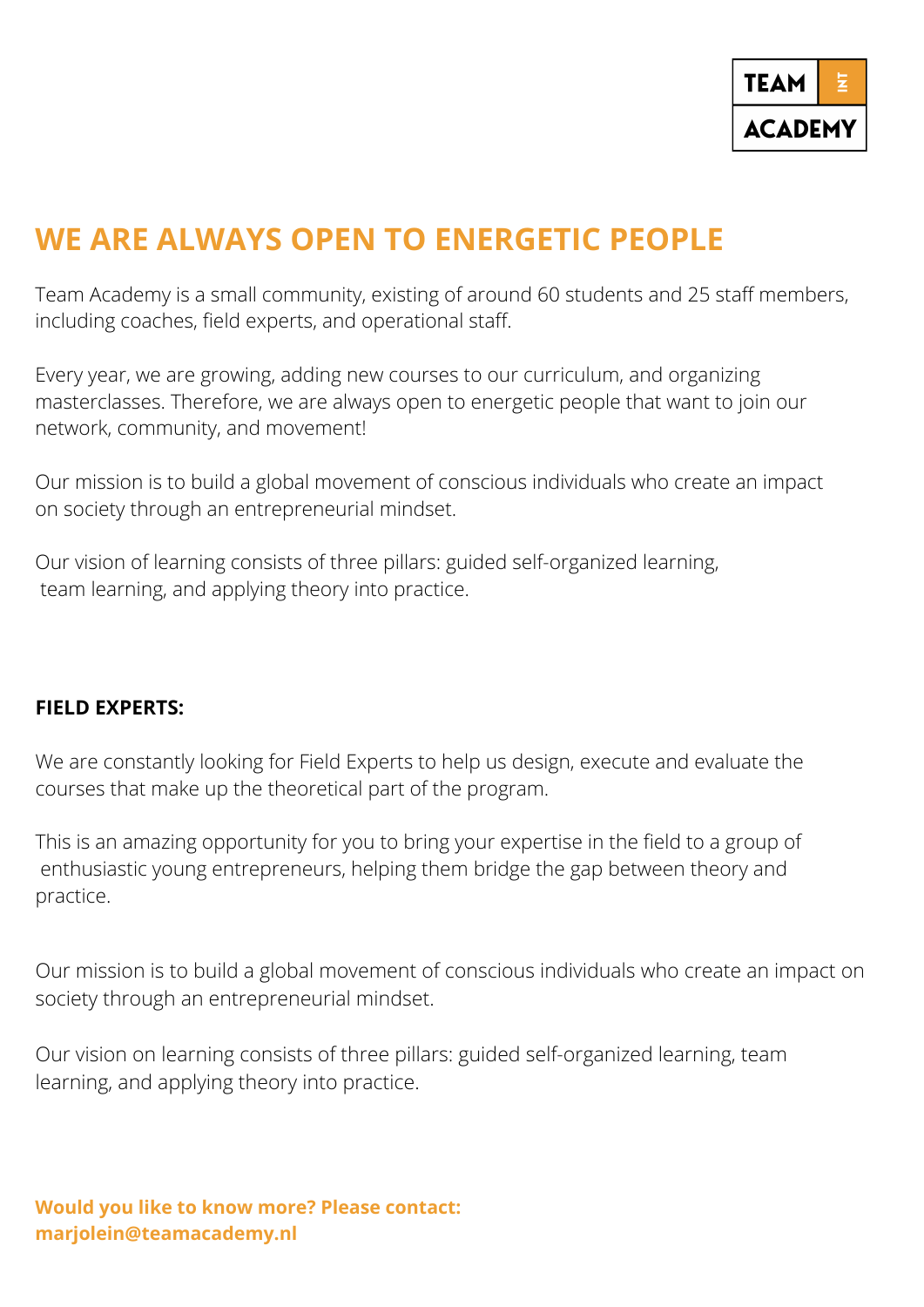# **The ideal profile**

#### **To succeed in this position you:**

- Are capable to place the professional expertise included in the module descriptions in the context of professional practice?
- Can translate the relevant theory in an appealing and understandable way of presenting?
- Strive to translate and/or connect the practical situation of the team and/or individual (team)entrepreneurs (assignments, projects, business, customer contact, working) to the theoretical context of the courses?
- Are you a natural facilitator and engage groups with your interactive workshops and lectures?
- can act as an examiner and produce a reasoned assessment?
- Have a positive and proactive can-do spirit?

Possess a development-oriented attitude, which – among other things– is shown by the ability to receive and give feedback in a constructive manner, an open mind, and a learning mindset.

#### **To be a part of our team you should:**

- Hold a relevant Master's degree and have at least 4 years of relevant experience within your field.
- Master B2 CFER level of English.
- Have experience as an entrepreneur or have acted within an entrepreneurial environment.
- Have at least two years of experience as a facilitator/trainer/lecturer/teacher



**Would you like to know more? Please contact: marjolein@teamacademy.nl**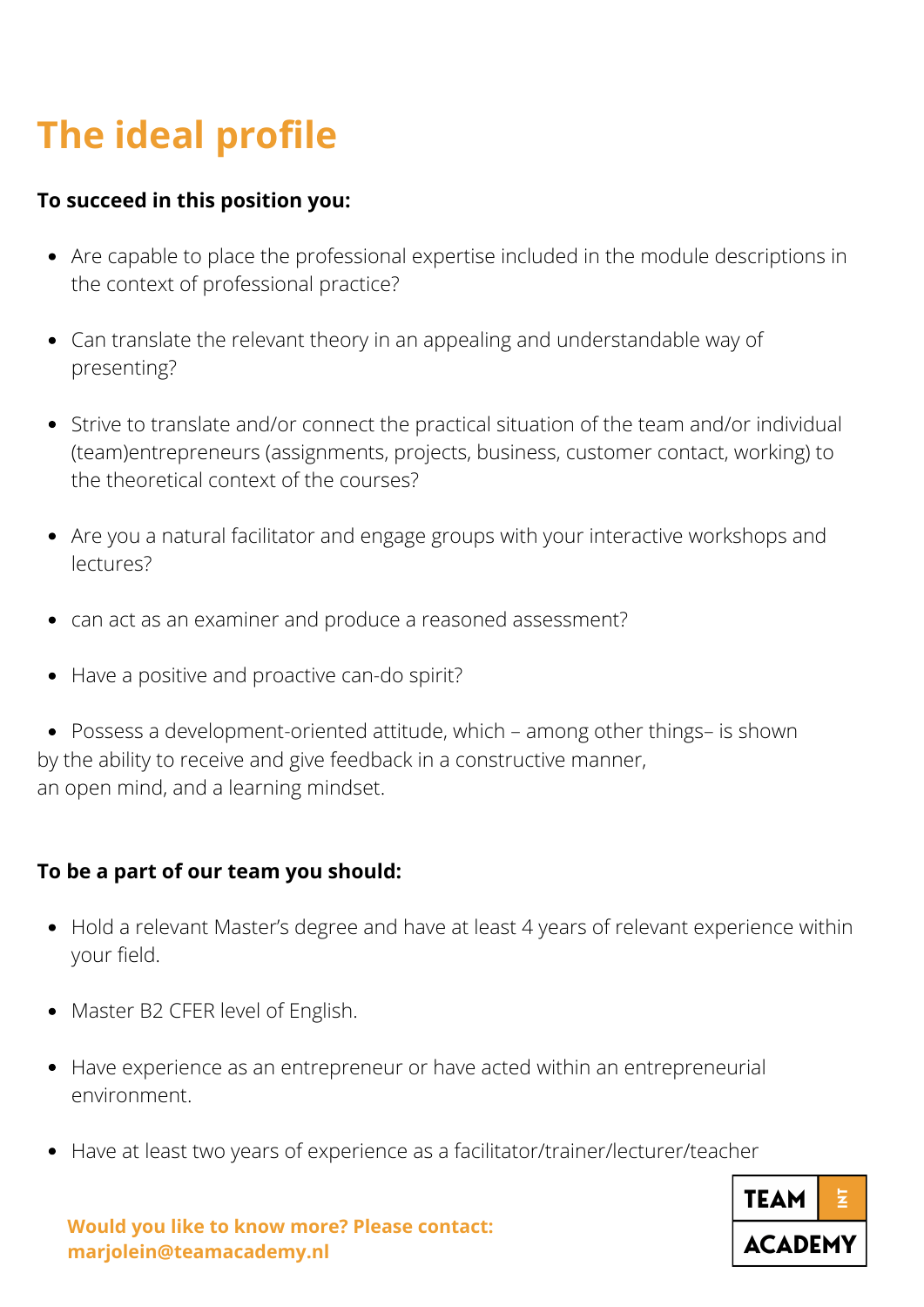# **Responsibilities**

- As a Field Expert, you will be responsible for guiding the team entrepreneurs through the modules, bringing your knowledge and experience in your area of expertise in accordance with our vision of learning. You will work together and engage our team of entrepreneurs through their journey of applying theory into practice.
- This means you will plan and facilitate the course by means of lecturers, interactive workshops, and (team) assignments. We are fans of the Flipped Classroom approach, meaning team entrepreneurs should come prepared to sessions that should mostly focus on applying theory into practice.
- As an appointed examiner for the Bachelor's Program, you will be responsible for assessing the work team entrepreneurs produce throughout the module, grading is based on assessment frames and providing substantiated feedback.
- Each field expert course has an allocated amount of contact hours with the teams, varying between 8-60 hours in total per course.

#### **Would you like to know more? Please contact:**

#### **Marjolein Bakker, Program Director**

#### **marjolein@teamacademy.nl**

| TEAM           |  |
|----------------|--|
| <b>ACADEMY</b> |  |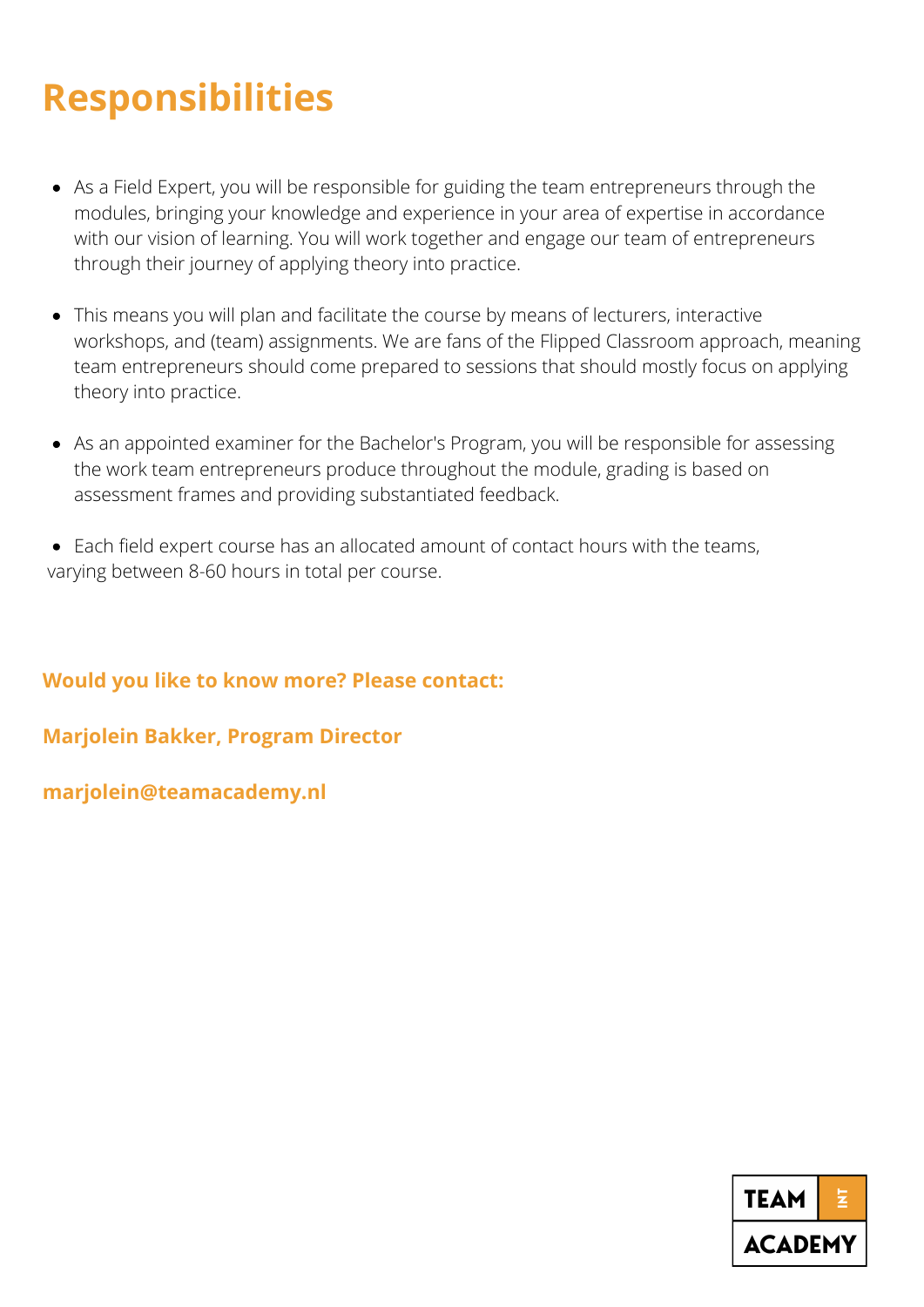## **New position available: Law field expert for the coming school year 2022/23 onwards.**

#### **Whom are we looking for?**

Preferably has teaching experience, but is still actively practicing law. A minimum requirement in education is a Master's degree. You will go through an onboarding process.

#### **The focus and the number of hours?**

*Year 1:*

- This module will help students to prepare the legal platform for their own / team business activities and it is the starting point for deepening your knowledge on the various aspects of creating a personal - or legal entity.
- Students will conclude with the creation of statutes and bylaws. After this, they will get a brief overview of the various intellectual property rights, privacy aspects, and the rights consumers have when doing business.
- Students will learn how to choose a legal structure for their business based on an evaluation of legal structures and their consequences. They will be made aware of the differences in legal background of persons, personal entities, and legal entities, such as government registration, fiscal declaration base, and registrations (persons in the civil registry, business in Chamber of Commerce, and with fiscal authority).
- Next to this, a short introduction is given on the basics of various tax regimes (VAT, income tax, corporate tax), liability protection in various legal forms and the (legal) consequence of the various personal & legal entities, and basic tax consequences of cooperation between a cooperative and personal entity.
- A basic understanding of the legal documents needed, such as partnership agreements, shareholder agreements, non-disclosure agreements, as well as general terms in contracts with customers is necessary.
- Team entrepreneurs will work on a list of contract types applicable for their own business projects, supporting you in creating a complete contractual legal set for specific business situations, while learning from other projects on their contractual needs.



#### **Would you like to know more? Please contact: marjolein@teamacademy.nl**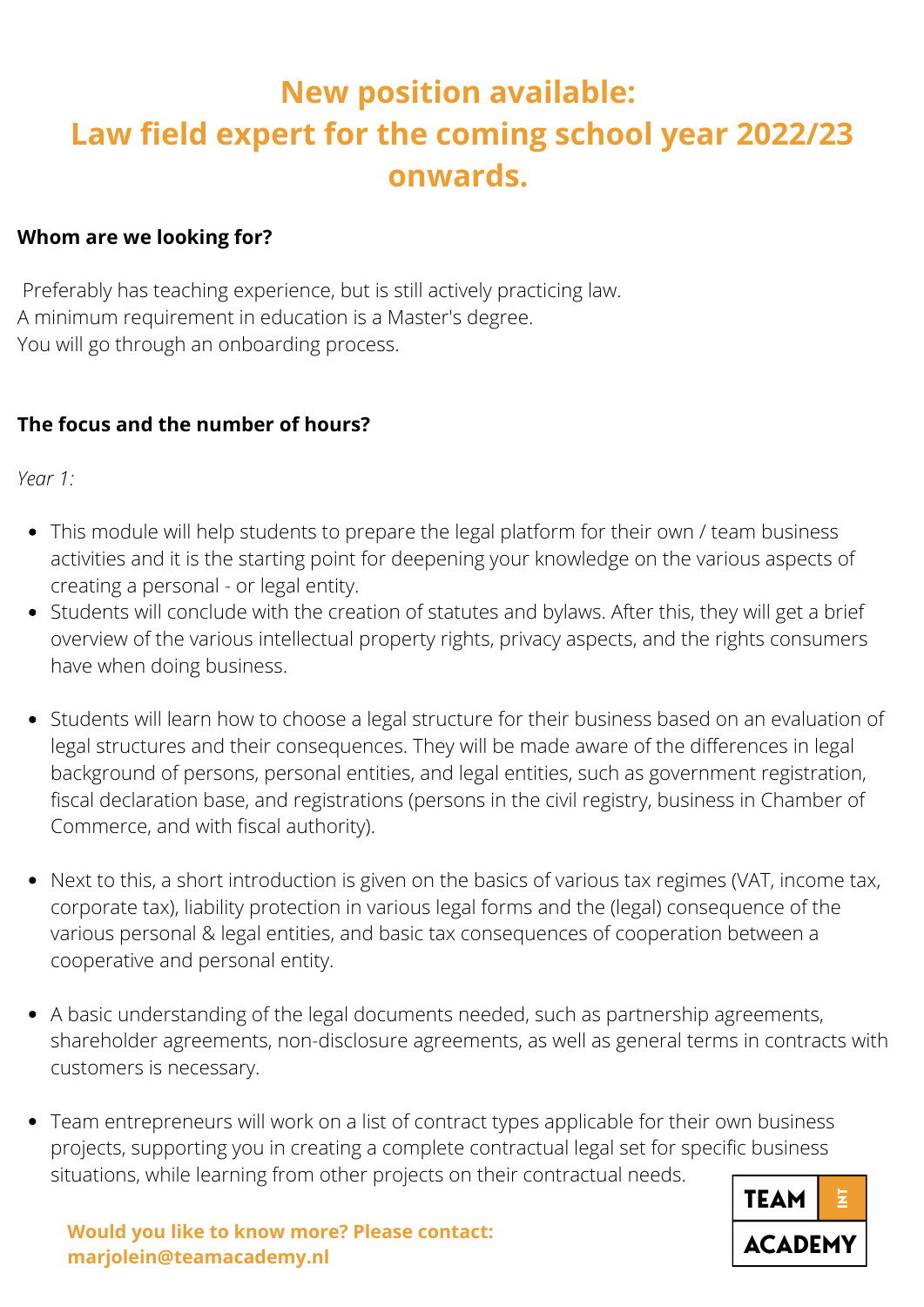- As a start-up business, they will develop new ideas and concepts. How do you protect your ideas and intellectual property rights? Be aware of ideas related to the ideas and intellectual property rights of others. Know when to ask for specialist support.
- Another aspect to be aware of is (internet) privacy. Consumers are protected in various fields of (close and distance) contracting, such as shop sales, internet sale/webshop, door-to-door sales, subscriptions on papers and magazines, energy contracts, telecom subscriptions, etc. Various rules apply to the purchase agreement, general terms and conditions, product- and service- guarantee and –liability, advertising, and right of withdrawal/cancellation. They may be subjected to national, European, and International legislation.

#### *Total nr of EC Points: 2 Total nr of students: 16*

*Year 2:*

- This module is a follow-up on the course in year 1 and will give students more in-depth knowledge of intellectual property rights, the rules regarding privacy law, and fiscal regulations. It provides them an in-depth overview of the various intellectual property rights and privacy aspects, which apply when doing business.
- This module also deals in-depth with various taxes national and local governments apply on business operations.

#### *Total nr of Ec points: 2 Total of nr of hours in front of students: 16*

*Year 4:*

- An entrepreneur deals with a variety of (legal) risks. This module gives a brief overview of the various risks when doing business and offers insights on how to manage them. Students will learn what to do if a client or buyer doesn't pay their invoices, how to avoid or handle lawsuits (including bankruptcy), and what insurance is needed.
- What is the importance of terms & conditions, and how to deal with compliance in your company? What are the consequences of late or wrong delivery? What risks do directors face? The most common risks will be discussed during this course.

### *Total nr of Ec's: 1 Total of nr of hours in front of students: 8*